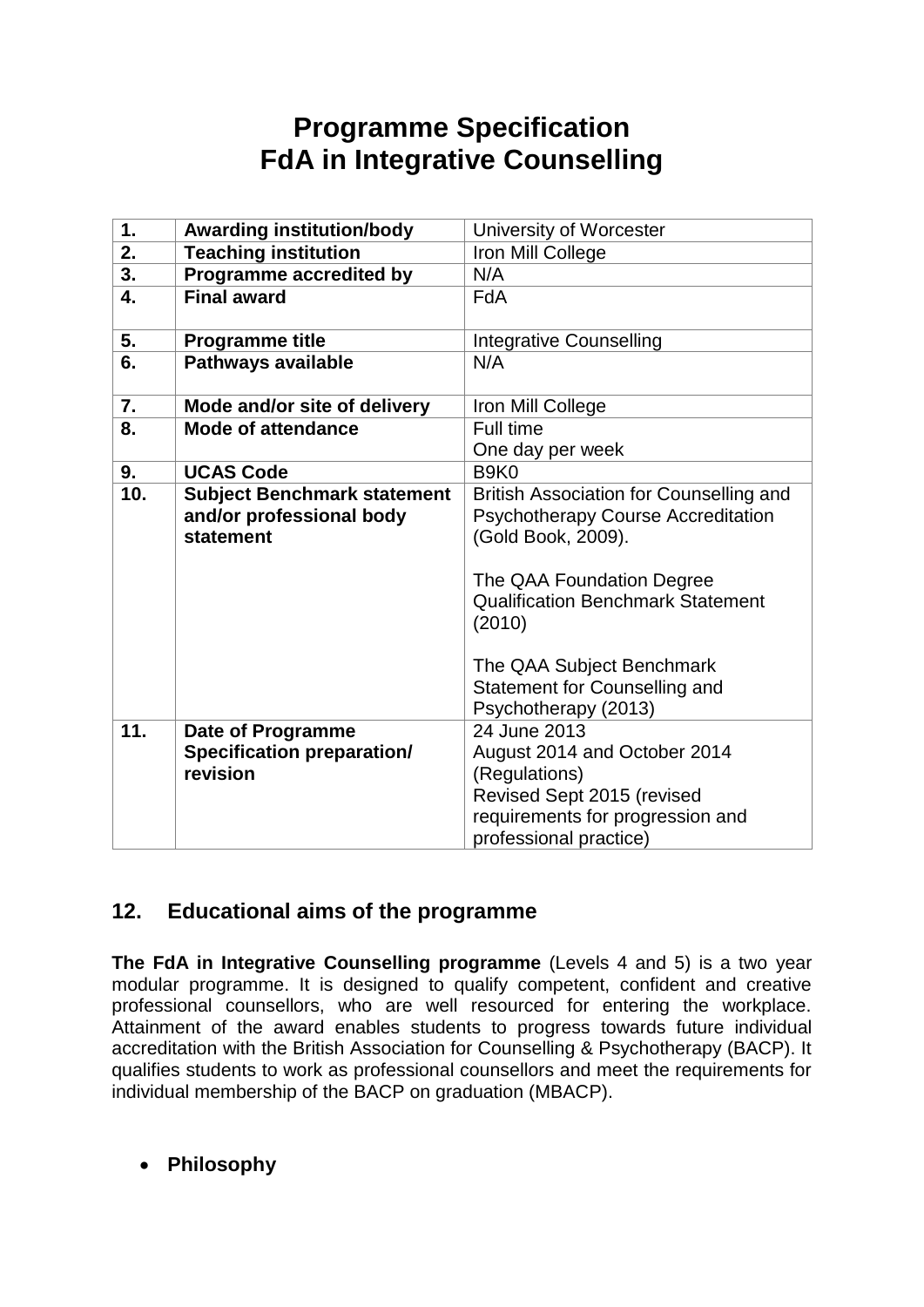The FdA in Integrative Counselling embraces relational values as described by Mearns and Cooper's work on Relational Depth (2005) and as more recently developed in Knox, Murphy, Wiggins and Cooper (2012). These works focus our attention on the depth and the quality of relationship as the central component of therapeutic work.

The core integrative framework is Faris and van Ooijen's Relational Integrative Model (2012), which offers an up-to-date framework for the integration of humanistic, psychodynamic and cognitive-behavioural approaches, and places the relationship firmly at the heart of the integrative approach. This model falls within a pluralistic postmodern paradigm, according to which there is no 'one true reality': the above approaches are presented as different 'lenses' with which to view relational integrative therapeutic work. The focus of counselling practice largely takes place within the areas of 'overlap' shared by the three approaches, and in direct response to each client's wishes and needs.

Each FdA module has a focus on a particular theme relevant to contemporary relational counselling practice; models relevant to that theme are taught, critically evaluated, compared, integrated and applied. The theoretical models addressed within this programme are taught in an integrative manner consistent with the philosophy described above. Psychodynamic approaches may include Transactional Analysis, Jungian and Freudian concepts, and attachment theory. Humanistic approaches may include Person-centred work, 'relational depth', and transpersonal models such as Psychosynthesis. Cognitive Behavioural approaches may include brief therapy, CBT/mindfulness and solution-focussed work. Additionally, family systems, neuroscience and existential approaches have particular relevance to a relational approach. Creative methods have a strong presence throughout this programme, both for client work and for student selfreflective practice. Students will be encouraged to develop their own integrative approach based upon their learning, and upon their ability to compare and contrast the presented models and approaches.

The FdA has a practical applied focus - through placement, professional skills and work based learning – and combines this with a deep interest in the richness of the human condition and the nature of relationship. These elements are integrated throughout the programme.

Finally, our philosophy for counselling extends to our philosophy for teaching: *"How we like to be with clients – open, available, collaborative, invitational and creative – is how we like to be in relationship with students."*

Faris and van Ooijen, 2012

#### **Ethical Framework**

The BACP Ethical Framework for Good Practice in Counselling and Psychotherapy (2013) is at the heart of each module taught on the programme. The BACP is the largest (by membership) professional organisation for Counselling and Psychotherapy in the UK. The Iron Mill considers it important that all counsellors, whether qualified or in training, adhere to an Ethical Framework and are accountable for their professional work. Membership of the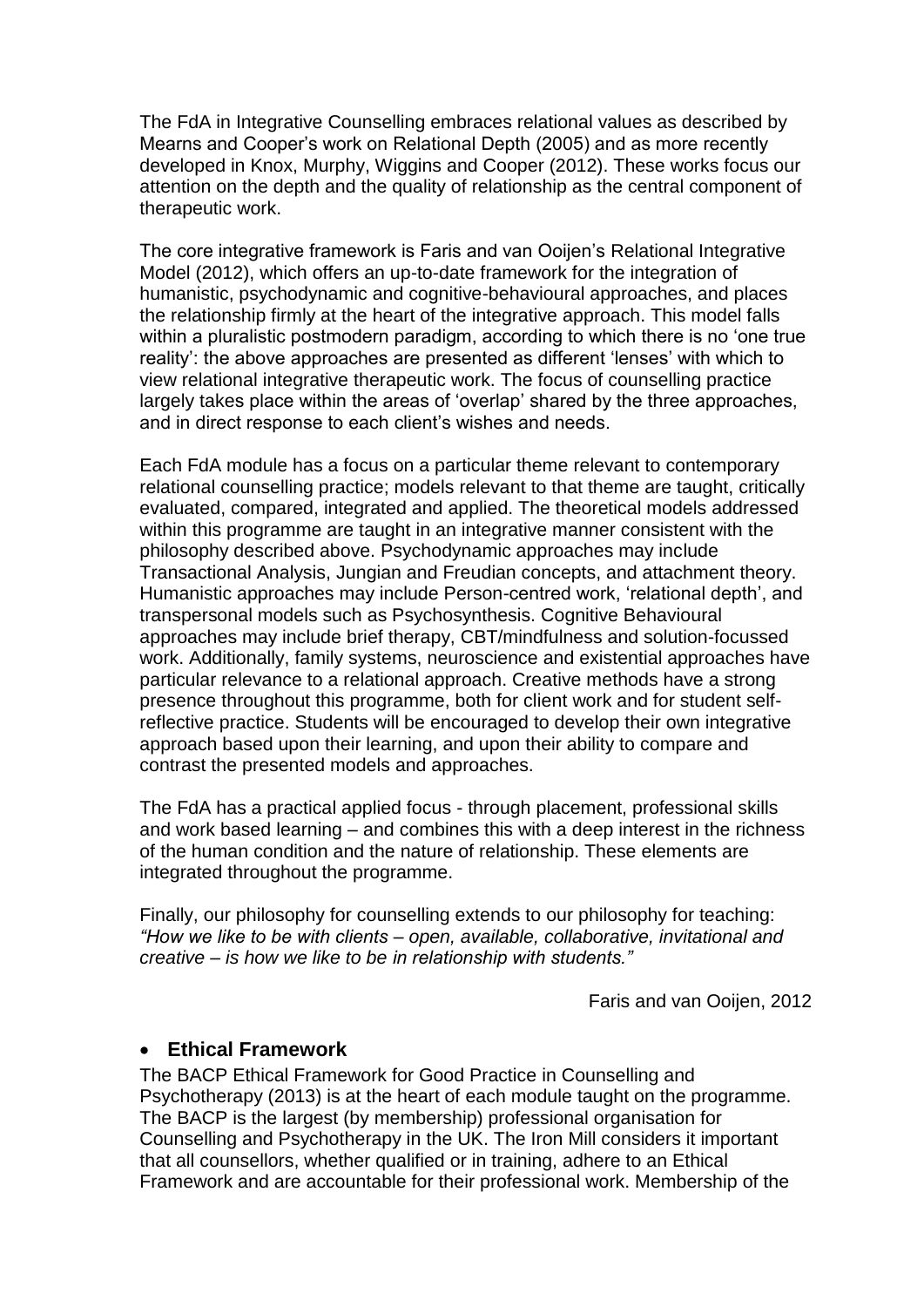BACP for all students will promote a shared understanding of good practice standards. The BACP offer a wide variety of support for students who are members, including CPD, conferences, online resources, practice information sheets and placement information.

# **Work based Learning and Placement**

The FdA combines a practical applied focus (through placement, professional skills and work based learning) with a deep interest in the richness of the human condition and experience. These elements are integrated throughout the programme. '**Placement'** refers to the required 100 hours of one-to-one supervised counselling practice; '**work based learning'** refers to the contextual organisational learning and experience associated with professional counsellingrelated employment.

# **The FdA aims to:**

- advance understanding of integrative approaches to counselling which place the relationship at the heart of the work
- provide a rich and creative learning environment from which each counsellor can identify and develop a unique personal integrative approach
- enhance employability with a focus on professional applications and work based learning
- focus on up-to-date theory, research and critical thinking
- enhance counsellor self-awareness and reflective practice
- encourage and provide opportunities for the development of creative thinking and practice
- focus on ethical practice and the use of the BACP Ethical Framework (2013)
- expand awareness of difference and diversity and the implications for counsellors
- meet the criteria listed in the QAA Benchmark Statement for Counselling and Psychotherapy (2013) for undergraduate training, and the BACP Gold Book (2009) for Accredited Training.

# **13. Intended learning outcomes and learning, teaching and assessment methods**

The bracketed numbers in the following sections refer to the General Learning Outcomes as listed on page 11 of this handbook, and in the table in Appendix 4 (General Learning Outcomes mapped onto Module Specific Learning Outcomes).

### **Knowledge and understanding:**

On successful completion of the course, students will be able to:

• identify some of the philosophical assumptions underpinning the theory and practice of counselling and psychotherapy (1)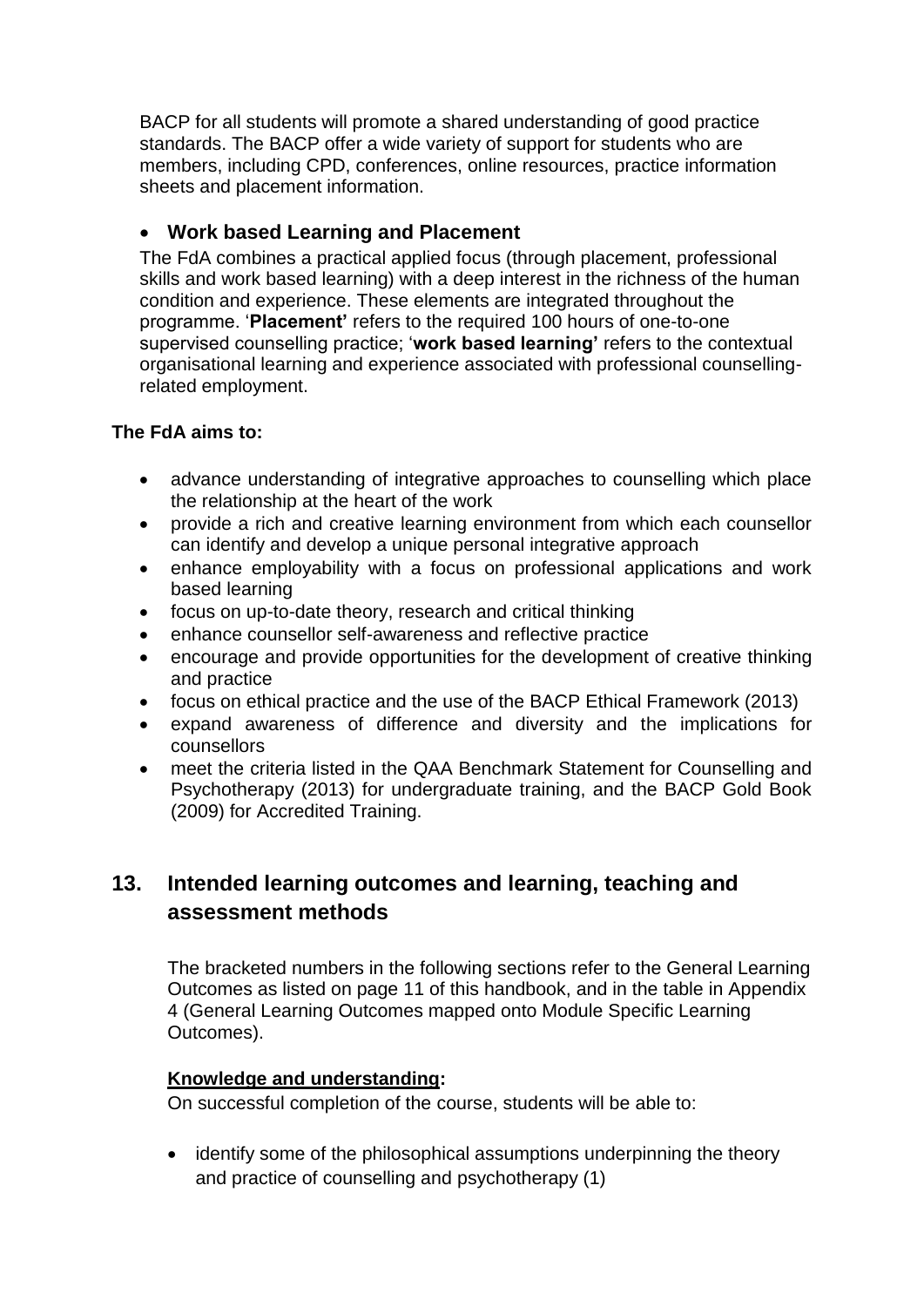- recognise ways in which the relationship is conceptualised in a range of different theoretical models, and evidence the ability to form and maintain a meaningful therapeutic relationship (4)
- maintain the ethical principles that underpin counselling and psychotherapy (6)
- develop professional knowledge of mental health and psychopharmacology (9)
- demonstrate in-depth understanding of the purpose, theory and practice of supervision (14)

# **Cognitive and intellectual skills:**

- evaluate and make use of a range of well-established humanistic therapeutic approaches appropriate to the needs of the client (2)
- describe and critically analyse a personal philosophy of counselling and integrative approach, and provide evidence of this approach in practice (3)
- develop knowledge about research and apply a comprehensive, in-depth and research-informed body of knowledge in practice, developing skills in the retrieval, evaluation and communication of information (8)
- demonstrate the ability to reflect upon your own practice and explicitly define areas for professional development (13)

# **Practical skills relevant to employment:**

- demonstrate confidence and competence in the use of therapeutic skills (5)
- integrate into practice legal, professional and organisational requirements pertaining to equal opportunities, diversity and anti-discrimination (7)
- gain work based understanding (ethical, contractual, professional, legal, social and organisational) (10)
- recognise their own professional strengths and limitations that may affect therapeutic practice, and develop appropriate self-support and self-care strategies (11)
- recognise and make appropriate decisions in response to ethical dilemmas and legal responsibilities when assessing potential risk to the client or others (15)

# **Transferable/key skills:**

- demonstrate confidence and competence in the use of therapeutic skills (5)
- demonstrate use of reflective practice in developing an understanding of the self in relationship (12)
- professional presentation of work in a clear, well-structured and wellinformed manner with the ability to critically evaluate material (16)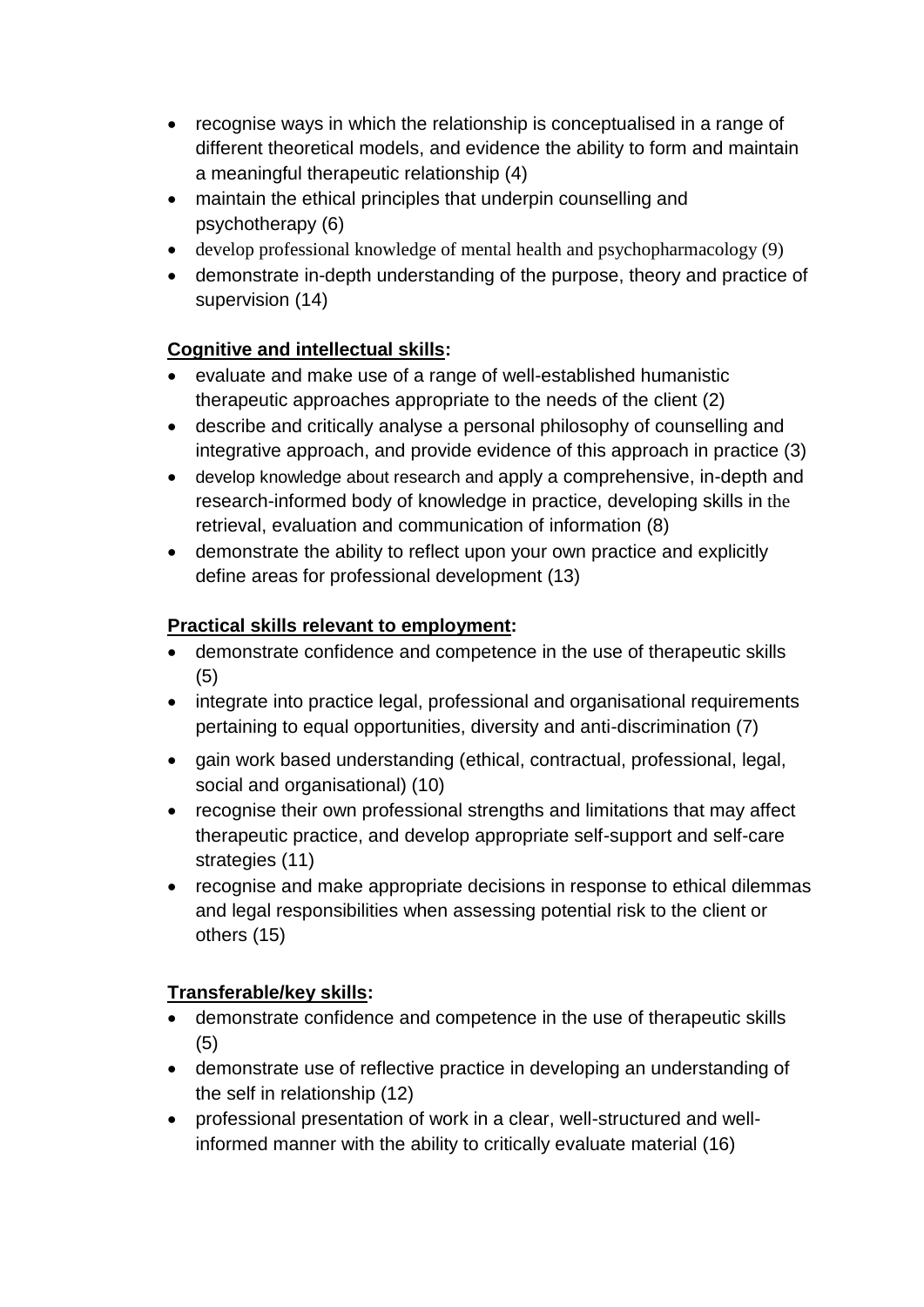#### **Learning, Teaching and Assessment**

#### **Staff and specialists:**

The FdA makes use of both experienced core teaching staff and invited specialist staff in the teaching and learning on this programme.

#### **Students:**

The Iron Mill is a professional learning community which values the experience and knowledge students bring to and acquire during the programme, and provide ample opportunity for the shared learning opportunities this presents.

### **Teaching focus:**

The learning and teaching on this programme has a focus on being up-to-date and relevant to professional practice today.

#### **Placement/Work Based Learning provision:**

There is a significant focus on acquiring learning through work based activities throughout the programme. This ensures that theoretical learning is applied to current professional practice, and students develop a professional resource network.

#### **Technology:**

The [University of Worcester Information and Learning services](http://www.worc.ac.uk/ils/) ('The Hive') include an array of online information which is available to FdA students. Resources Online provides access to numerous online databases as well as numerous full text journals. Most modules on the programme have an online presence via Blackboard. The Summon facility allows searches across all university library resources. Students will make use of the VLE (Blackboard) and e-portfolio (Pebblepad).

### **Learning and Teaching Methods:**

Lectures, seminars, handouts, discussion, debate, modelling, audio-visual input, professional skills triad work, case studies, experiential work, group work, reflective practice opportunities, guided independent learning, recording of practice.

#### **Formative Assessment Methods:**

Journal writing; peer and tutor feedback on skills work; group process work; reflective practice opportunities; experiential work; observations.

### **Summative Assessment Methods:**

Essays; oral exams and interviews; written assignments; professional portfolio (work based learning and placement); case presentation and discussion; poster/exhibition; work based learning conference presentation; counselling skills work and recordings; journal-based reflective writing.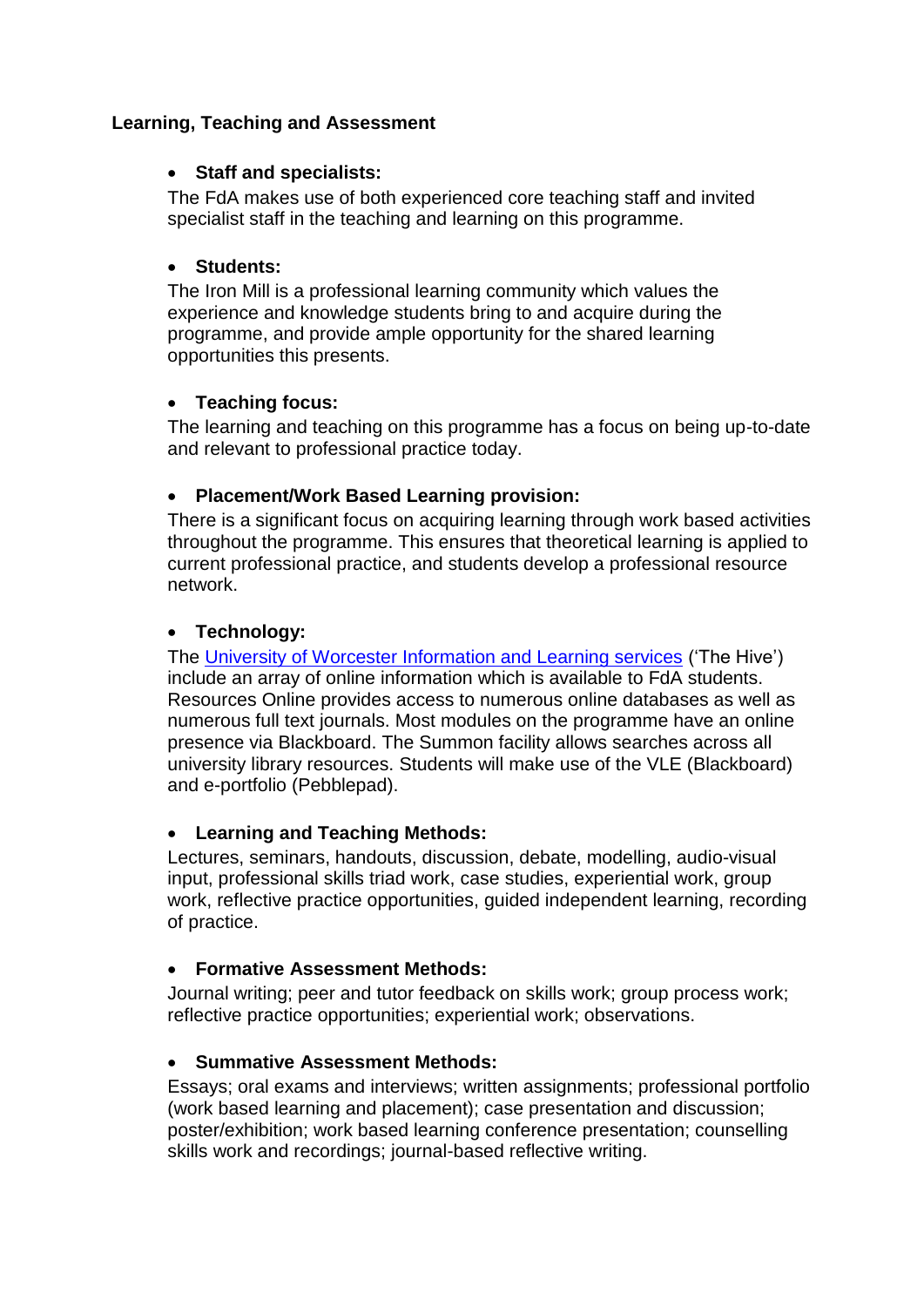# **14. Assessment Strategy**

The assessment strategy is designed to help students develop the knowledge, skills and competence to practise as competent and professional counsellors on completion of the programme. Assessments provide opportunities to critically analyse and evaluate evidence and current practice in counselling and apply this knowledge within their own developing practice.

The team are committed to developing and enhancing students' professional competence by providing opportunities to demonstrate skills of self-reflection, evaluation of existing evidence and critical application of that learning to new practice situations. Students will be assessed in both theoretical and practical components of the course.

Each assessment has specific marking criteria contained in the relevant module guide, which is given to students at the beginning of the module. These are based on the generic assessment criteria contained within the Undergraduate Grade Descriptors: [UG.](http://www.worc.ac.uk/aqu/documents/GenericUndergraduateGradeDescriptors.pdf)

A grid showing **assessment methods and weightings** mapped to modules at each level is included in the assessment section of the programme handbook.

**Submission dates** are module-specific, and located in the Module Guide provided at the beginning of each module.

#### **Regulation of assessment**

The assessment strategy is aligned with the University's [Assessment Policy.](http://www.worc.ac.uk/aqu/documents/AssessmentPolicy.pdf)

The course operates under the [Taught Courses Regulatory Framework](http://www.worcester.ac.uk/registryservices/documents/TaughtCoursesRegulatoryFramework.pdf) which sets out the full regulations for passing modules, grading of modules, retrieving failed modules, progression from one academic level to the next, requirements for awards, and how the degree is classified.

The course is fully compliant with UW regulations for assessment, mitigation, appeals and complaints. For further details on any of these areas please follow this link to the [Registry Services](http://www.worc.ac.uk/registryservices/) website or see the [UW Student Handbook](http://www.worcester.ac.uk/registryservices/666.htm)

# **15. Programme structures and requirements**

The FdA in Integrative Counselling is a two-year full-time modular programme comprising:

- Year 1: 5 modules at level 4
- Year 2: 6 modules at level 5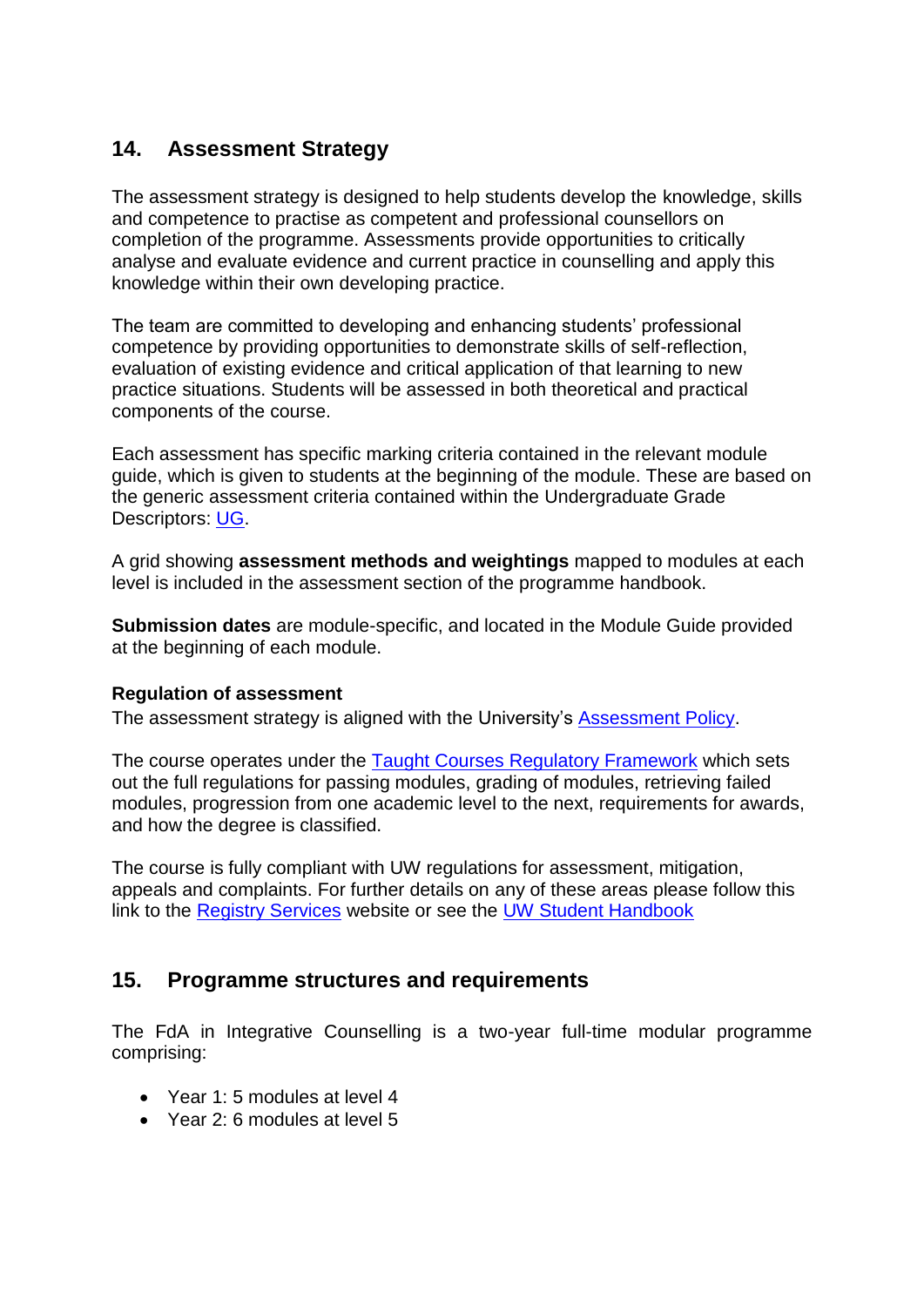Each module of 15 credits comprises 150 hours of study, including teaching days, work based learning and self-directed learning. Each module of 30 credits comprises 300 hours of study, including teaching days, work based learning and self-directed learning. In addition to this, students are required to undertake a further 100 hours of supervised counselling practice and 40 hours of personal therapy.

This course involves a high degree of self-directed learning. The following represents a guide to the time you need to devote to study per module in order to successfully complete the course:

- attendance at all timetabled teaching days
- 1 day per week attending placement, work based activities and supervision
- 2-3 days per week guided independent study and assessment preparation
- personal therapy at 1 hour per week (40 hours minimum over two years, starting in year 1)

It is therefore unlikely that students with other full time work or study commitments will be able to participate to the level required in order to successfully complete the programme.

**Additional expenses** to budget for throughout the programme are:

- **•** personal therapy approximately £30-£50 per hour
- $\bullet$  supervision if not paid for or supplied by your placement, approximately £30-£60 per 1.5 hours for monthly individual supervision; approximately £20 per hour for group supervision.
- \*enhanced DBS Certificate (DBS means [Disclosure and Barring Service,](https://www.gov.uk/government/organisations/disclosure-and-barring-service/about) previously known as the Enhanced CRB) – £44. Checks for eligible volunteers are free of charge. Please see [CRB/DBS website](https://www.gov.uk/crb-criminal-records-bureau-check/overview) for details.
- personal insurance approximately £25 £90 per year; discounts available from some insurers for BACP members; monthly payment options usually available.
- \*professional membership of the BACP £70 per year, or £35 at reduced rate for people who are not in paid employment

\*the expenses quoted above are correct for 2013; it is advisable to check on the appropriate websites for updates.

# **Options for Attendance**

All students are full time and attend one day per week, with additional guided independent study, placement, supervision, work based learning and personal therapy.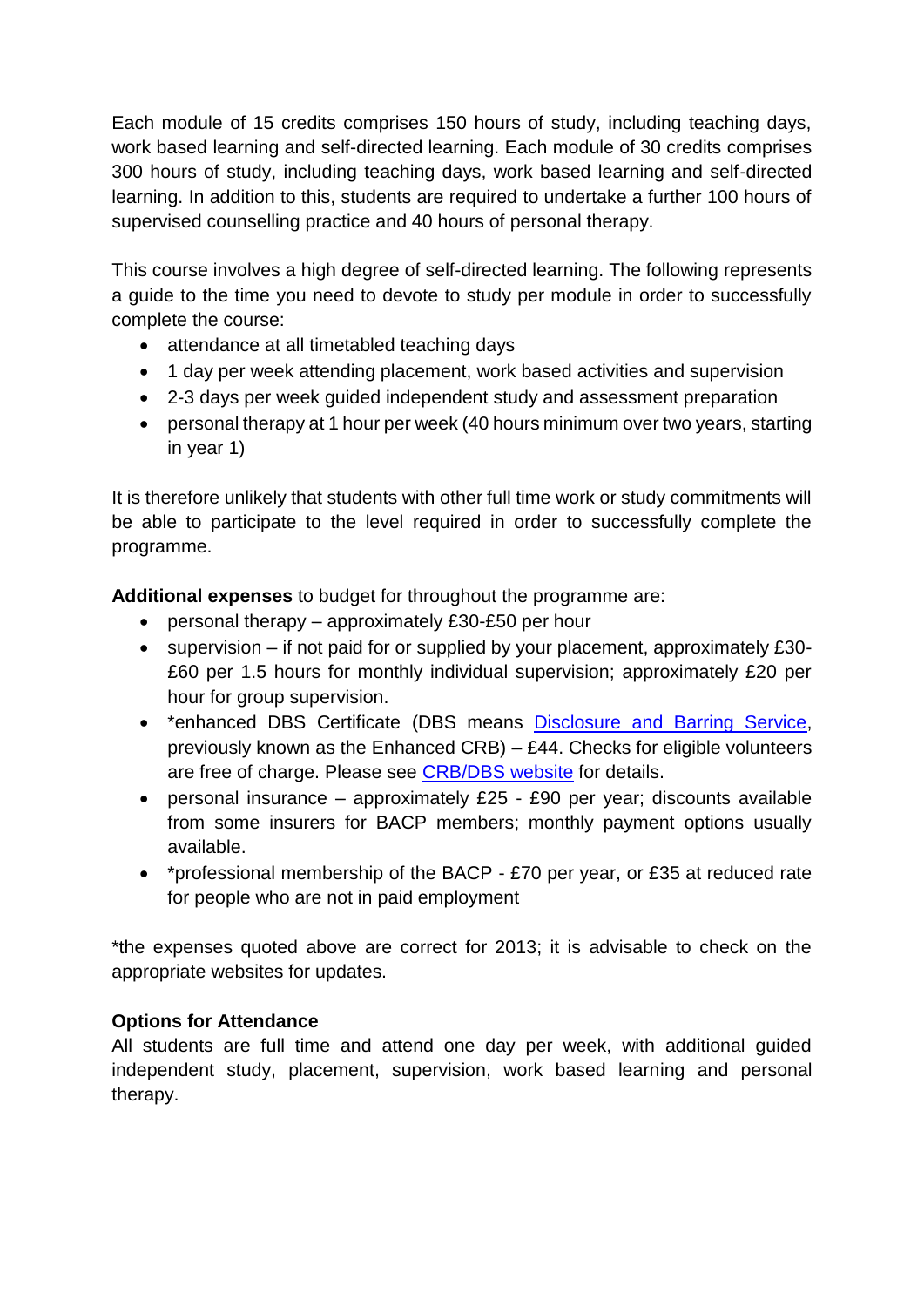#### **Expectations regarding attendance**

The expectation is that students will attend 100% of each module. Students whose attendance falls below 90% of the scheduled module hours must contact the Module Leader to discuss the action necessary to meet the award requirements. Some parts of the programme relating to assessment have a mandatory attendance requirement, and where this applies it is stated clearly in the relevant Module Specification.

#### **Placement and Work Based Learning**

#### **Definitions:**

- **Placement Learning** refers to the supervised 1:1 counselling practice you will undertake with clients following a successful 'competence to practice' assessment.
- **Work Based Learning** (WBL) refers to the additional and contextual workplace learning which you will undertake, such as involvement in service evaluation assessments, administrative tasks, staff meetings, staff training, or attending case conferences.

Work Based Learning may start from the beginning of the programme; supervised placement practice with clients may start when the student has passed a competence to practice assessment.

#### **Gaining a Placement**

It is the student's responsibility to obtain a suitable placement following a successful competence to practice assessment. The Iron Mill will provide enrolled students with a designated Placement Coordinator, access to the placement database, guidance and support with applications and references, and access to lists of approved supervisors and therapists. We have many years of experience in building relationships with placement providers, and to date, all students seeking placement have successfully gained one or more placements during their training. However, good placements are in demand, and to gain maximum opportunity students will need to be flexible about the distance they are prepared to travel and times of the week they are available for placement work. Students must gain a placement and complete 100 hours of supervised client work during the FdA in order to gain their award.

### **Progression**

The programme is designed for straightforward progression. Students successfully completing the Foundation Degree will be eligible to apply for progression onto the [BA](http://www.ironmill.co.uk/counselling-courses/ba-in-integrative-counselling)  [\(Hons\) Top-Up.](http://www.ironmill.co.uk/counselling-courses/ba-in-integrative-counselling) For students successfully completing the BA (Hons) Top-Up, the Iron Mill College are in the process of creating a range of PG Cert programmes at level 7, subject to validation, and will provide further details of these new programmes in due course.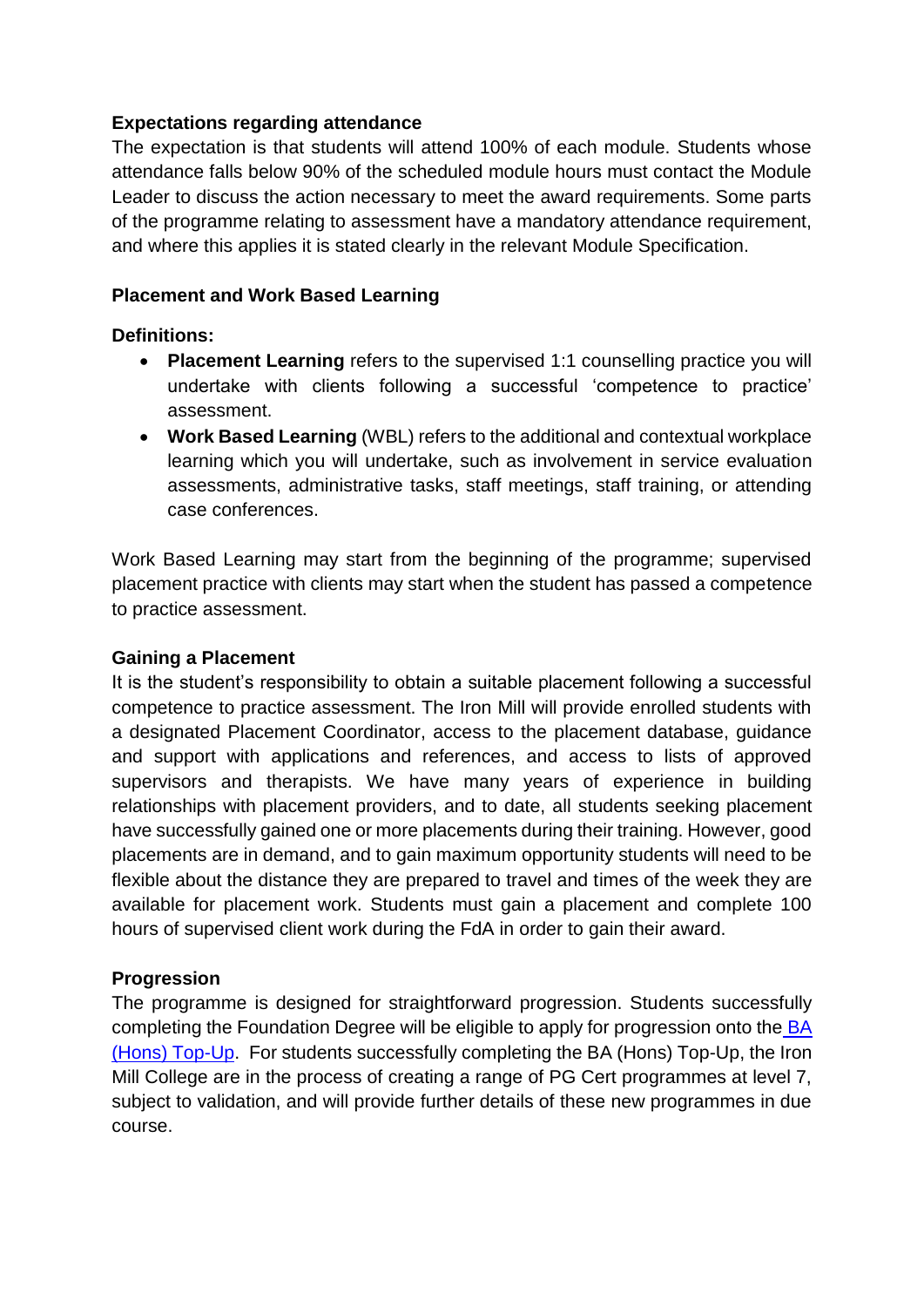# **Award Map**

# **Level 4: FdA Integrative Counselling Year 1**

Students must successfully complete 90 credits including IMIC1002 to progress onto year 2.

| <b>Module</b><br>Code | <b>Module Title</b>                 | <b>Credits</b> | <b>Status</b> | <b>Pre-requisites</b> |
|-----------------------|-------------------------------------|----------------|---------------|-----------------------|
| <b>IMIC1001</b>       | The Art of Relationship             | 15             | Mandatory     | None                  |
| <b>IMIC1002</b>       | <b>Professional Competence</b>      | 30             | Mandatory     | None                  |
| <b>IMIC1003</b>       | The Neuroscience of<br>Relationship | 15             | Mandatory     | None                  |
| <b>IMIC1004</b>       | A Sense of Self                     | 30             | Mandatory     | None                  |
| <b>IMIC1005</b>       | Professional Development 1          | 30             | Mandatory     | <b>IMIC1002</b>       |

| Level 5: FdA Integrative Counselling Year 2                                          |                                |                |               |                       |  |
|--------------------------------------------------------------------------------------|--------------------------------|----------------|---------------|-----------------------|--|
|                                                                                      |                                |                |               |                       |  |
| Students must successfully complete all modules in Levels 4 and 5 to achieve the FdA |                                |                |               |                       |  |
|                                                                                      |                                |                |               |                       |  |
| <b>Module</b>                                                                        | <b>Module Title</b>            | <b>Credits</b> | <b>Status</b> | <b>Pre-requisites</b> |  |
| Code                                                                                 |                                |                |               |                       |  |
| <b>IMIC2001</b>                                                                      | The 'here and now'             | 30             | Mandatory     | None                  |  |
|                                                                                      | encounter                      |                |               |                       |  |
| <b>IMIC2002</b>                                                                      | <b>Creative Arts Therapies</b> | 15             | Mandatory     | None                  |  |
| <b>IMIC2003</b>                                                                      | <b>Counselling in Context</b>  | 30             | Mandatory     | <b>None</b>           |  |
| <b>IMIC2004</b>                                                                      | The Process of Change          | 15             | Mandatory     | None                  |  |
| <b>IMIC2005</b>                                                                      | Professional Development 2     | 30             | Mandatory     | <b>IMIC1005</b>       |  |
| <b>IMIC2006</b>                                                                      | <b>Professional Practice</b>   | 0              | Mandatory     | <b>IMIC1005</b>       |  |

# **16. QAA and Professional Academic Standards and Quality**

The FdA is designed with reference to the Academic Infrastructure, a means of describing academic standards in terms of the academic level you are expected to achieve. This includes the Framework for Higher Education Qualifications (FHEQ)**,**  which provides details of the academic level expected within each year of the programme.

The programme is designed in compliance with the University of Worcester Taught Courses Regulatory Framework and the QAA Foundation Degree Qualification Benchmark (2010). In addition, the QAA Subject Benchmark Statement: Counselling and Psychotherapy (2013) was instrumental in shaping the Learning Outcomes for this programme.

The BACP Gold Book (2009) standards have been integrated throughout.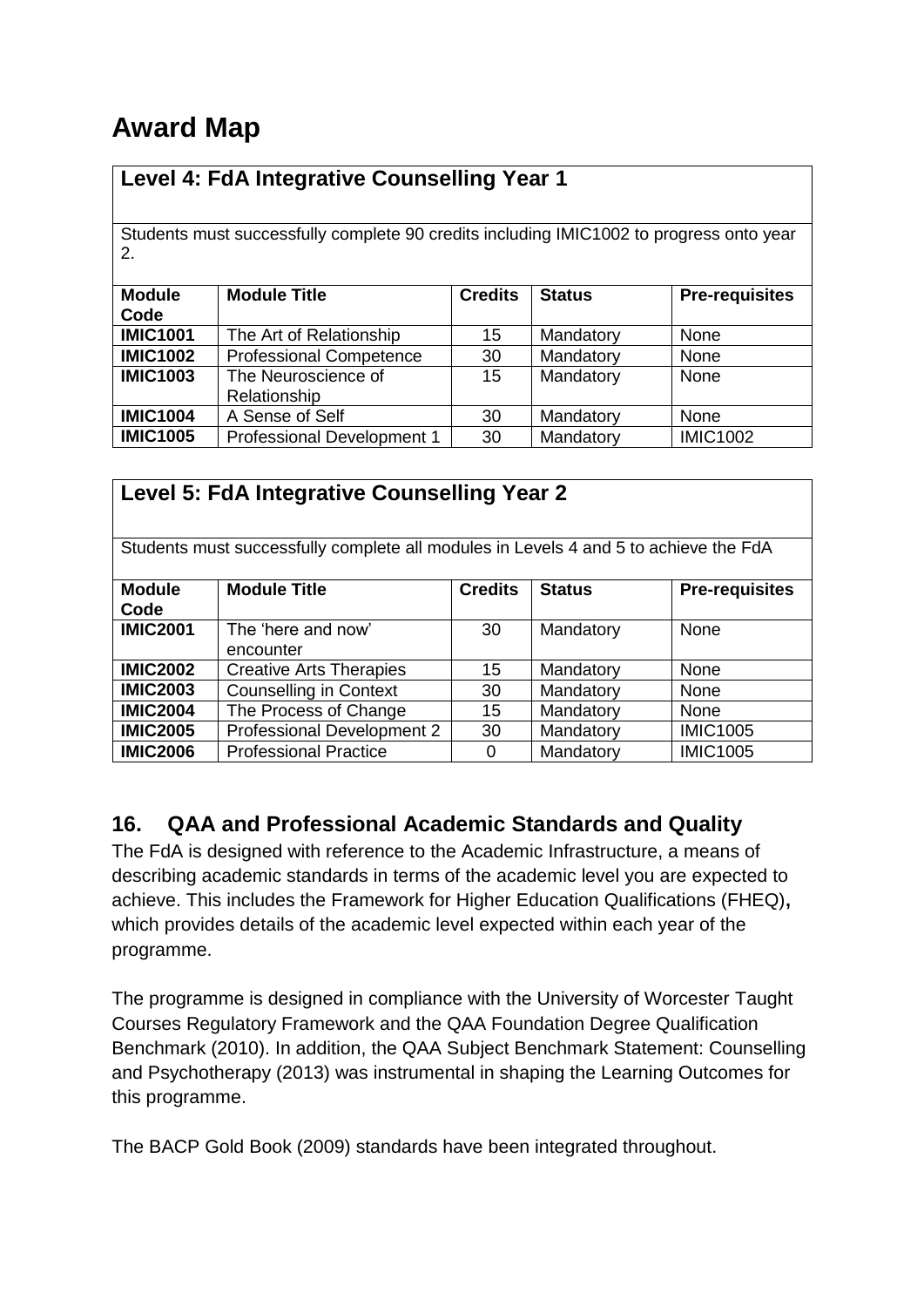# **17. Support for students**

The Iron Mill has a library available for students to use, internet access, and a pleasant learning environment where our team of administrators are available to answer any concerns throughout the year. Students will also be allocated a personal academic tutor who will offer support throughout their studies at the Iron Mill College. The Iron Mill's Placement Coordinator will support students in their professional placement practice.

Students enrolled on the FdA in Integrative Counselling have the opportunity to access the services offered by UW Student Services. Student Services is the central department that provides non-academic support of students. The department includes Careers, Counselling and Mental Health Support, Disability and Dyslexia Service, Student Wellbeing Centre, and Welfare and Financial Advice. Further details are listed in the Programme Handbook.

# **18. Admissions**

# **Admissions Policy**

The FdA in Integrative Counselling course aims to attract interest from a wide range of applicants including those who are experienced in the counselling and psychotherapy profession wishing to gain a professional degree; mature entrants; applicants wishing to change their career paths; students who are in related professions wishing to broaden their expertise, and students with substantial life experience wishing to study at undergraduate level.

### **Age Requirements**

We consider that age is not a reliable factor in assessing suitability for a counselling training. Learning from life experience, self-awareness, strong relational abilities and personal qualities are more useful indicators.

### **Entry requirements**

- preliminary counselling training of 30 hours minimum, or equivalent. Applicants not meeting the preliminary counselling training requirements will be recommended to take the IMC Certificate in Counselling as an entry requirement.
- 4 GCSE's (Grade C or above) including English, and qualifications to the value of 80 UCAS tariff points from a minimum of 1 A Level (or equivalent level 3 qualification) and a maximum of 3.5 A levels. Applicants not meeting the academic entry requirements will be individually assessed for other appropriate qualifications and/or experience, and will be required to demonstrate the ability to study at this level.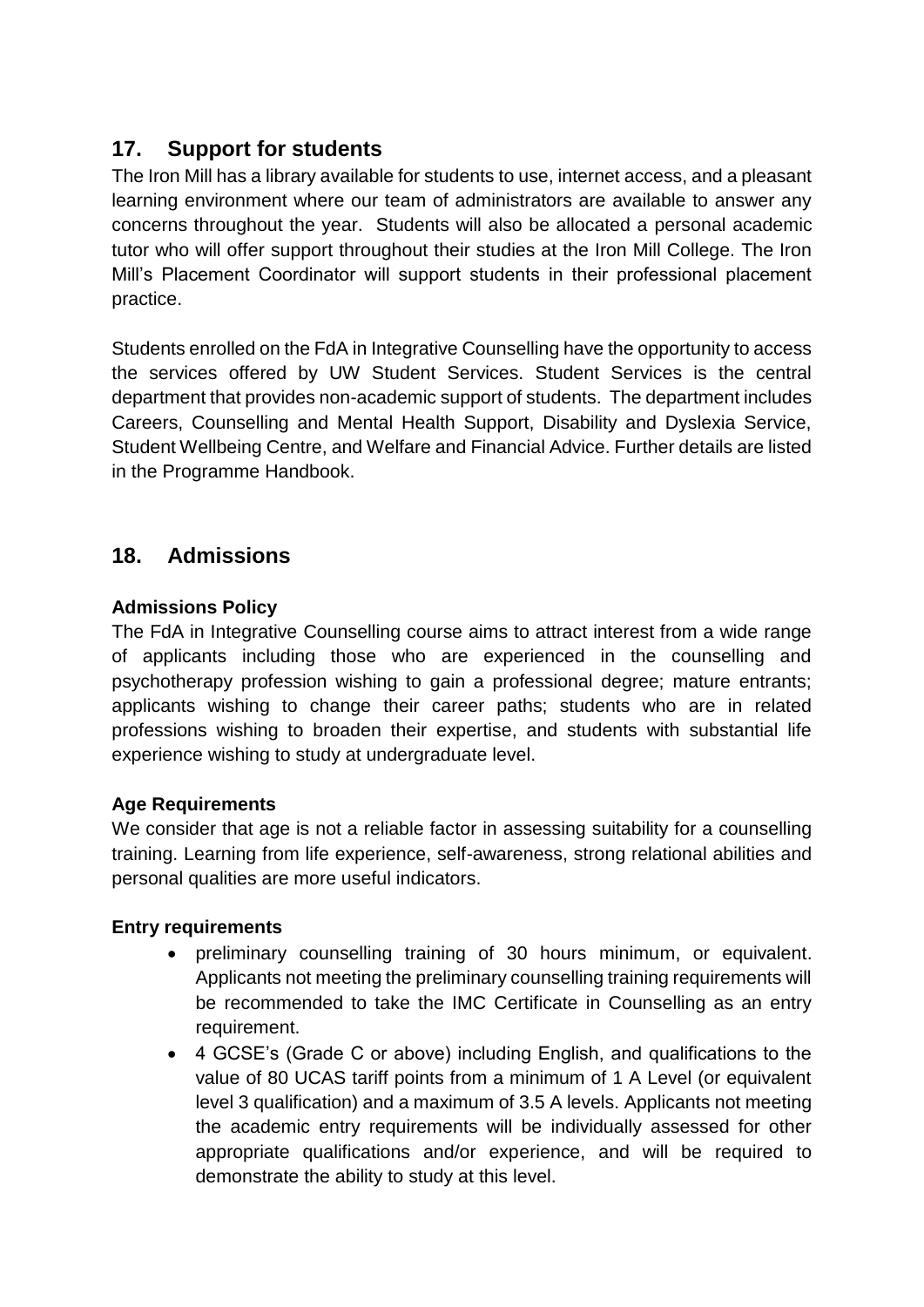## **Additionally, all applicants must provide:**

- **a personal statement** on application
- **references**: an offer of a place is dependent upon the receipt of two supportive references
- **enhanced DBS Certificate**. The DBS was established under the Protection of Freedoms Act 2012 and merges the functions previously carried out by the Criminal Records Bureau (CRB) and Independent Safeguarding Authority (ISA). We require students who do not hold a current certificate to apply for one via the University as soon as a place on the course has been accepted.
- **proof of identification**

# **Admission to the programme via RPL (Recognition of Prior Learning)**

The programme is integrative and it is recommended that students progress through the programme in its entirety. For students who wish to enter via RPL: these are thorough, in-depth processes of assessment, requiring clear evidence of prior achievement of the Learning Outcomes for each module at the required level of study. Students wishing to apply in this way must first contact the Programme Leader at the Iron Mill College, and will be assessed via the Institute of Health and Society at the University of Worcester.

Details of acceptable level 3 qualifications, policy in relation to mature students or applicants with few or no formal qualifications can be found in the prospectus or on the University web pages. Information on eligibility for recognition of prior learning for the purposes of entry or advanced standing is also available from the University web pages or from the Registry Admissions Office (01905 855111).

Further information on Recognition of Prior Learning can be found at <http://www.worcester.ac.uk/registryservices/941.htm>

# **Further Progression: BA (Hons) In Integrative Counselling Top-Up year, and PG Cert programmes**

Students successfully completing the FdA will be eligible to apply for progression onto the BA (Hons) Integrative Counselling. For students successfully completing the BA (Hons) Top-Up, the Iron Mill College are in the process of creating a range of PG Cert programmes at level 7, subject to validation, and will provide further details of these new programmes in due course.

# **FdA Admissions procedures**

1. Applicants will apply to the University of Worcester. The application must include a personal statement and two references.

2. Applicants invited for interview must bring the following documentation to their interview: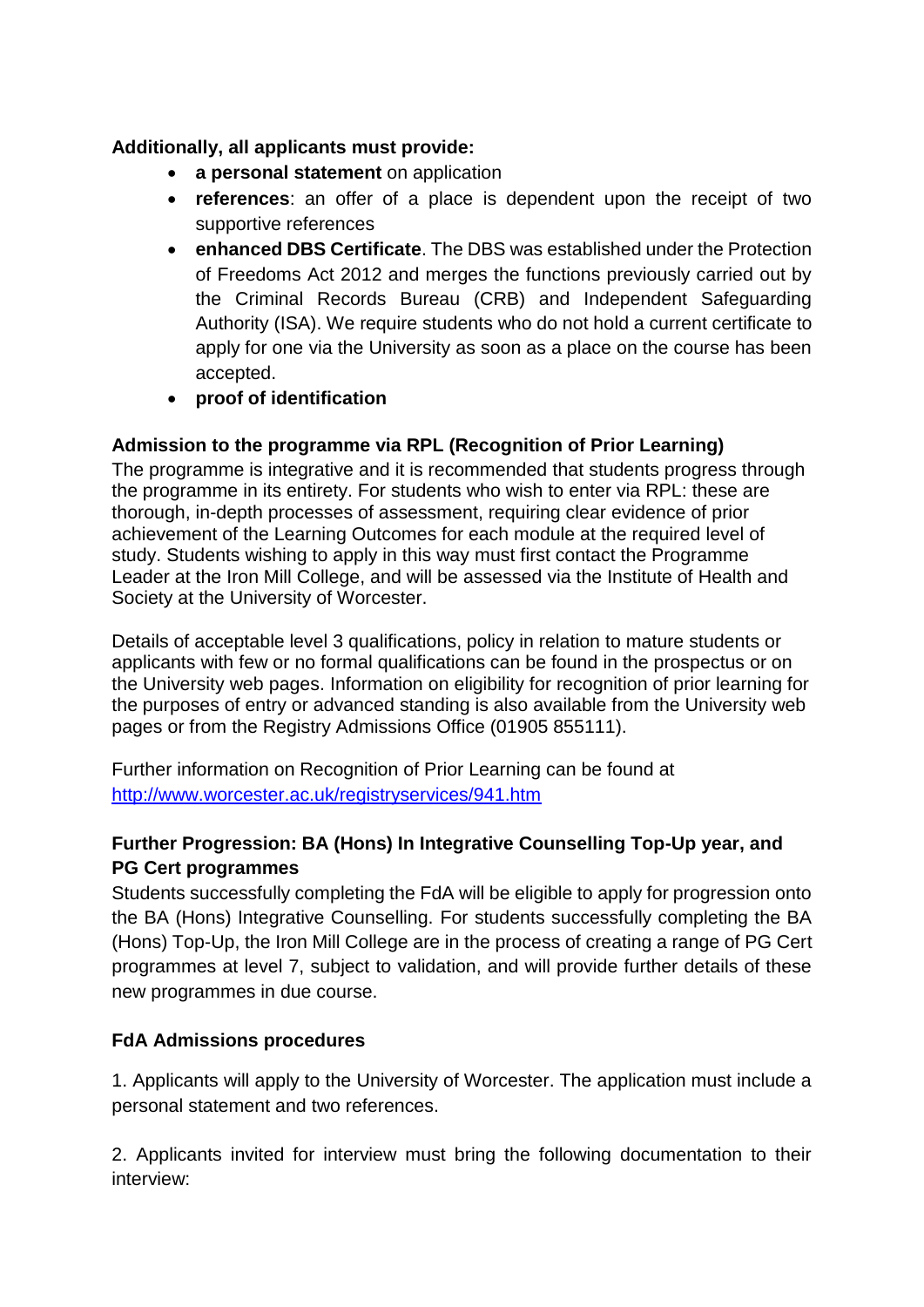- Proof of academic achievement (original certificates) **plus** 2 photocopies of each certificate
- Proof of identification (Birth certificate, Driving licence card, Passport) **plus** 2 photocopies of each

3. Students attend for a group and individual interview at the Iron Mill College (see details below)

4. The University will send a letter to successful applicants confirming the offer, and requesting that the student completes the on-line registration. The student completes the registration via Sole Pages. Worcester University will send a confirmation letter to the student and will enclose a handbook and student card.

5. Students will be required to apply for their Enhanced DBS Certificate via the University. A fee of £44 will be payable at this point.

# **Admissions/selection criteria**

#### **Interview**

Students will attend a small group and an individual interview. The interview is an important part of the selection process, and applicants will need to demonstrate the criteria listed below in order to be offered a place.

Applicants successful at interview will have the professional and personal qualities for counselling training\*, as well as a good understanding of the expectations and commitments of the training. Strong relational and communication skills are essential, along with maturity, self-awareness and self-reflective ability, and the ability to engage with the academic requirements of the programme. Applicants will need to show the confidence and persistence required to actively seek and obtain a placement, as well as having relevant professional experience which will assist with the gaining of a placement; they will need enthusiasm and the ability to be flexible with travel and time. Applicants also need to be at the right time in their own lives to be able to engage fully with this highly demanding training.

\*In preparation for interview applicants are advised to look at the BACP website and the [BACP Ethical Framework,](http://www.bacp.co.uk/) which lists the values and personal qualities expected of counsellors.

See Section 22 of the Programme Specification for information regarding the admissions arrangements for progression to the linked Honours Degree(s)/Top-Up Degree(s).

# **19. Methods for evaluating and improving the quality and standards of teaching and learning**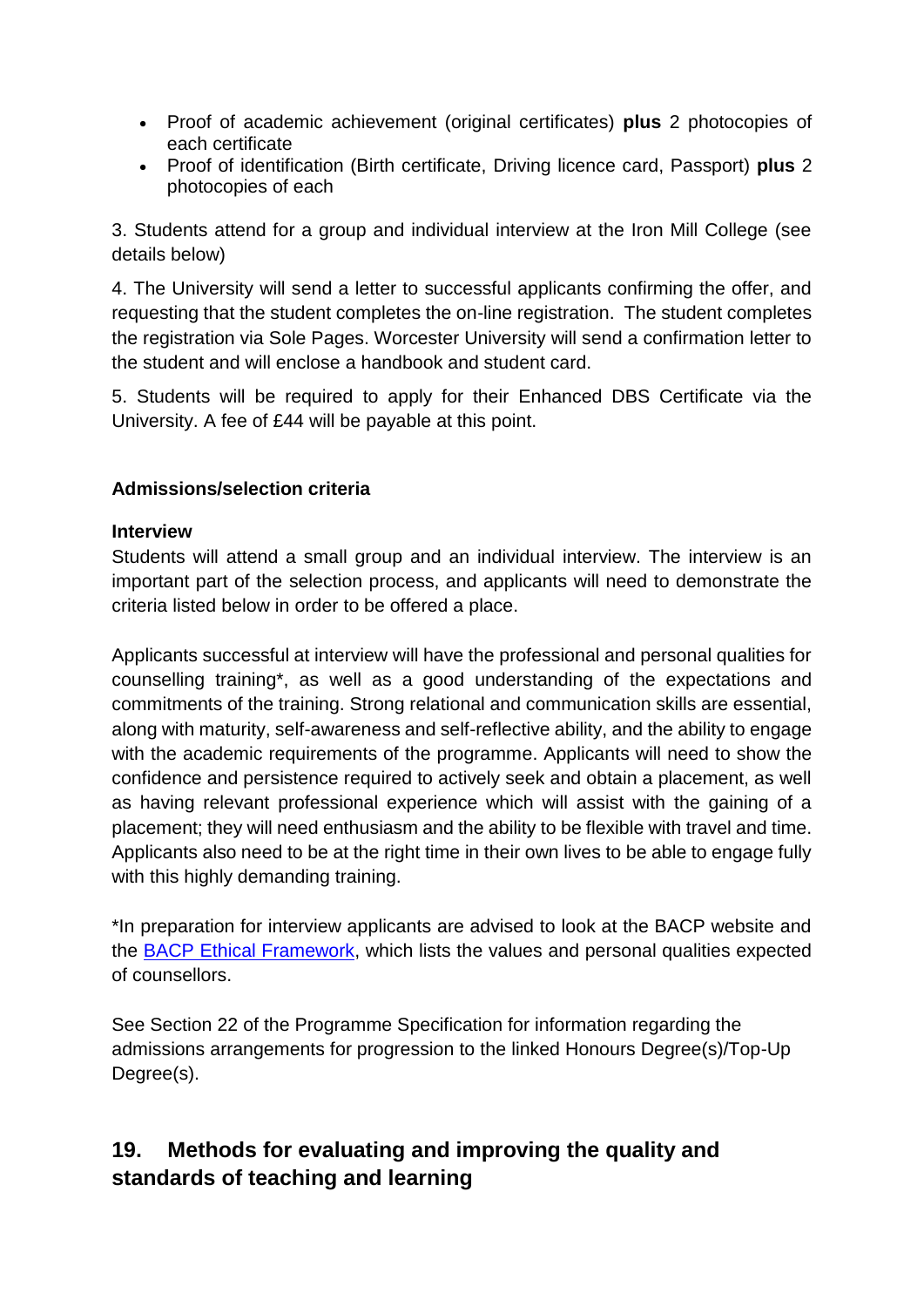Course evaluation is an ongoing process. It involves staff, students, the external examiner and the Programme Management Committee.

We invite feedback using the following methods:

- Student module evaluation forms for each taught module
- Reports and evaluations from placement providers and supervisors
- External examiner and moderator reports and visits
- Discussion arising spontaneously during check in/out. Time allocated as necessary for staff and students to meet as a learning community, with regular feedback from the whole group
- Suggestions for programme changes.
- Staff meetings.
- Two student representatives involved in ongoing discussions within the Staff/student Liaison and Programme Management Committees.
- End of course evaluation that involves discussion between the external examiner with staff and feedback from the Programme Management Committee.
- Annual course evaluation process.

# **20. Regulation of assessment**

The course operates under the University's Taught Course's Regulatory Framework

### **Requirements to pass modules**

- Modules are assessed using a variety of assessment activities which are detailed in module specifications.
- The minimum pass mark is D- for each module.
- Students are required to submit all items of assessment in order to pass a module, and in some modules, a pass mark in each item of assessment may be required.
- All modules have attendance requirements
- Full details of the assessment requirements for a module, including the assessment criteria, are published in the module outline.

### **Submission of assessment items**

- Students who submit course work late but within 5 days of the due date will have work marked, but the grade will be capped at D- unless an application for mitigating circumstances is accepted.
- Students who submit work later than 5 days but within 14 days of the due date will not have work marked unless they have submitted a valid claim of mitigating circumstances.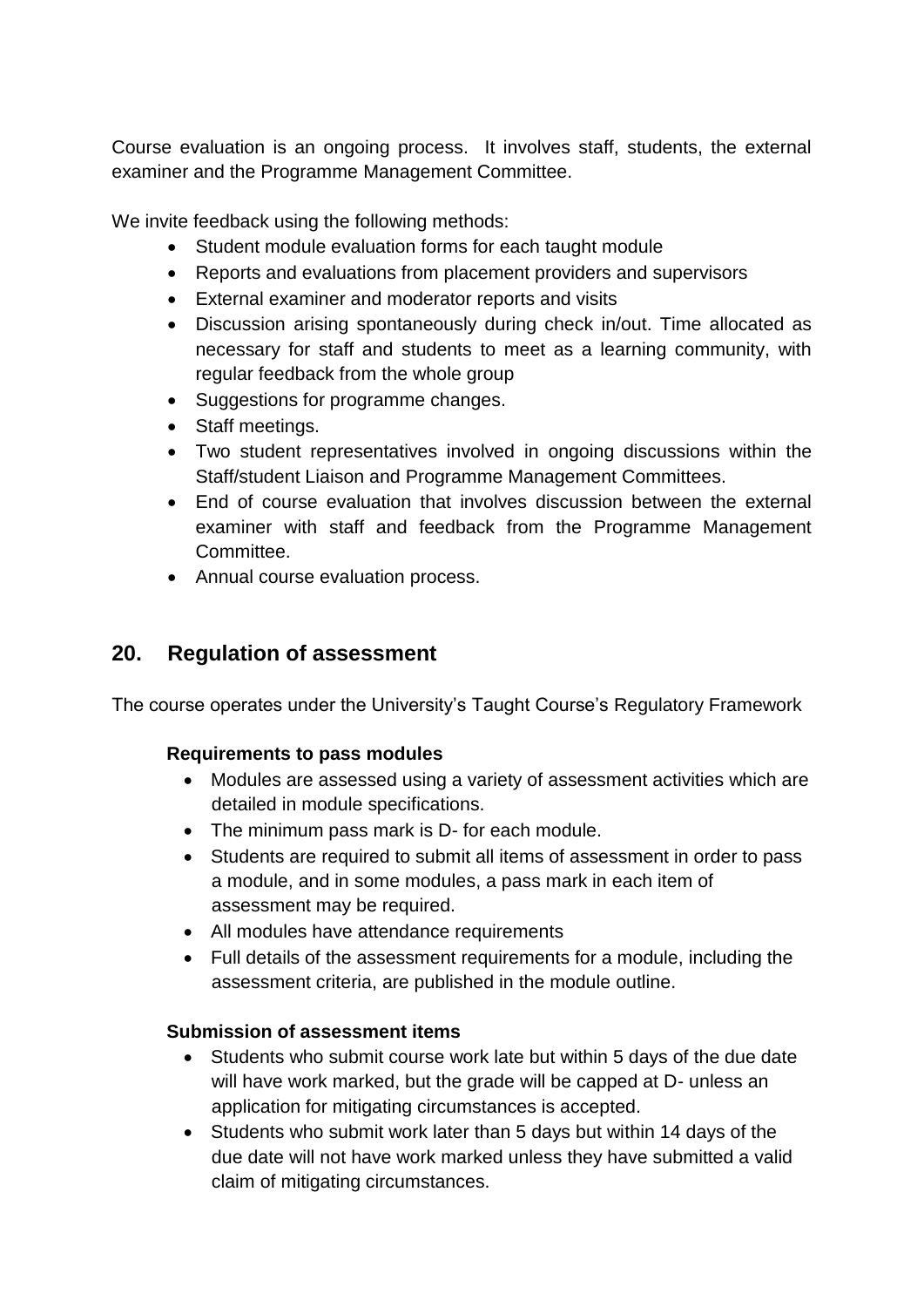- Students who do not submit any items of assessment for a module lose their right to reassessment in that module, and will be required to retake the module in the following academic year, which will incur payment of the module fee.
- For full details of submission regulations see Taught Courses Regulatory **[Framework](http://www.worcester.ac.uk/registryservices/documents/TaughtCoursesRegulatoryFramework.pdf)**

### **Retrieval of failure**

- Students are entitled to resit failed assessment items for any module that is awarded a fail grade, unless the failure was due to non-attendance.
- Reassessment items that are passed are graded at D-.
- If a student is unsuccessful in the reassessment, they have the right to retake the module (or, in some circumstances, take an alternative module).

# **Requirements for Progression**

- Students at Level 4 may be permitted to progress to Level 5 when they have passed at least 90 credits at Level 4.
- Students at Level 5 may be permitted to progress to Level 6 when they have passed at least 90 credits at Level 5.
- A student who fails 90 credits or more due to non-submission will be required to withdraw from the University.
- Students who pass less than 90 credits but have submitted all items of assessment will be required to retake modules.

# **Requirements for Professional Practice**

- Students must complete the required number of professional practice hours and all associated requirements of the Professional Practice module in order to be eligible for the FdA award.
- Subject to the confirmation of the Exam Board, a student may extend the period of study to complete the professional practice hours after all other modules have been successfully completed
- Students are not eligible to progress to a 'top-up' award until all requirements are met
- The Exam Board will monitor progress in relation to completion of the practice hours

### **Requirements for Awards**

| <b>Award</b> | Requirement                      |
|--------------|----------------------------------|
| l CertHE     | 120 credits at Level 4 or higher |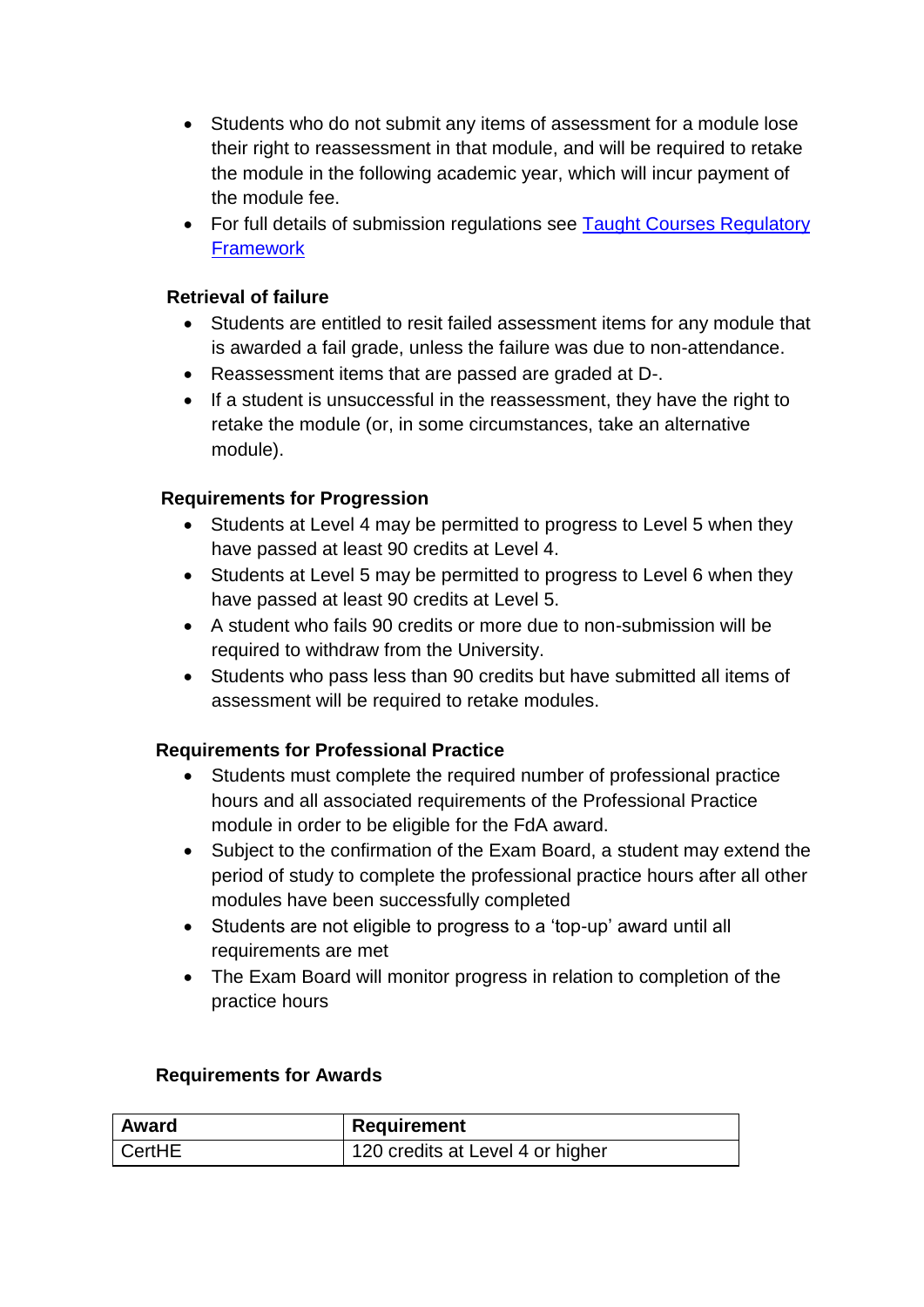| <b>Foundation Degree</b> | 120 credits at Level 4 and 120 credits at |
|--------------------------|-------------------------------------------|
| FdA/FdSc                 | Level 5                                   |

These awards are not classified.

# **21. Indicators of quality and standards**

The University underwent a QAA Institutional Audit in March 2011. The audit confirmed that confidence can be placed in the soundness of the institution's current and likely future management of the academic standards of its awards and the quality of the learning opportunities available to students. The audit team highlighted several aspects of good practice, including the student academic representative (StARs) initiative, the proactive approach which supports the student experience for students with disabilities, the comprehensiveness of the student online environment (SOLE), the wide range of opportunities afforded to students to enhance their employability, the institution's commitment to enhancement, and the inclusive approach to working with its collaborative partners.

# **22. Graduate destinations, employability and links with employers**

### **Employability and Graduate destinations**

This FdA programme provides the opportunity for advancement in a variety of counselling-related careers. Applicants with degrees are increasingly being sought, and the Foundation Degree is established as a qualification which is also vocationally relevant. Our graduates are people with the advanced theoretical and applied knowledge to make an impact on service provision.

The Foundation degrees in Counselling leads to career opportunities and the possibility of further study leading to BA (hons) and postgraduate qualifications.

Possible career opportunities include:

- NHS initiatives e.g. Improving Access to Psychological Therapies (IAPT)
- Educational institutions: schools, colleges and Universities
- Employee Assistance Programmes (EAPS)
- Local Authority employee services programmes
- Charitable agencies
- Private Practice